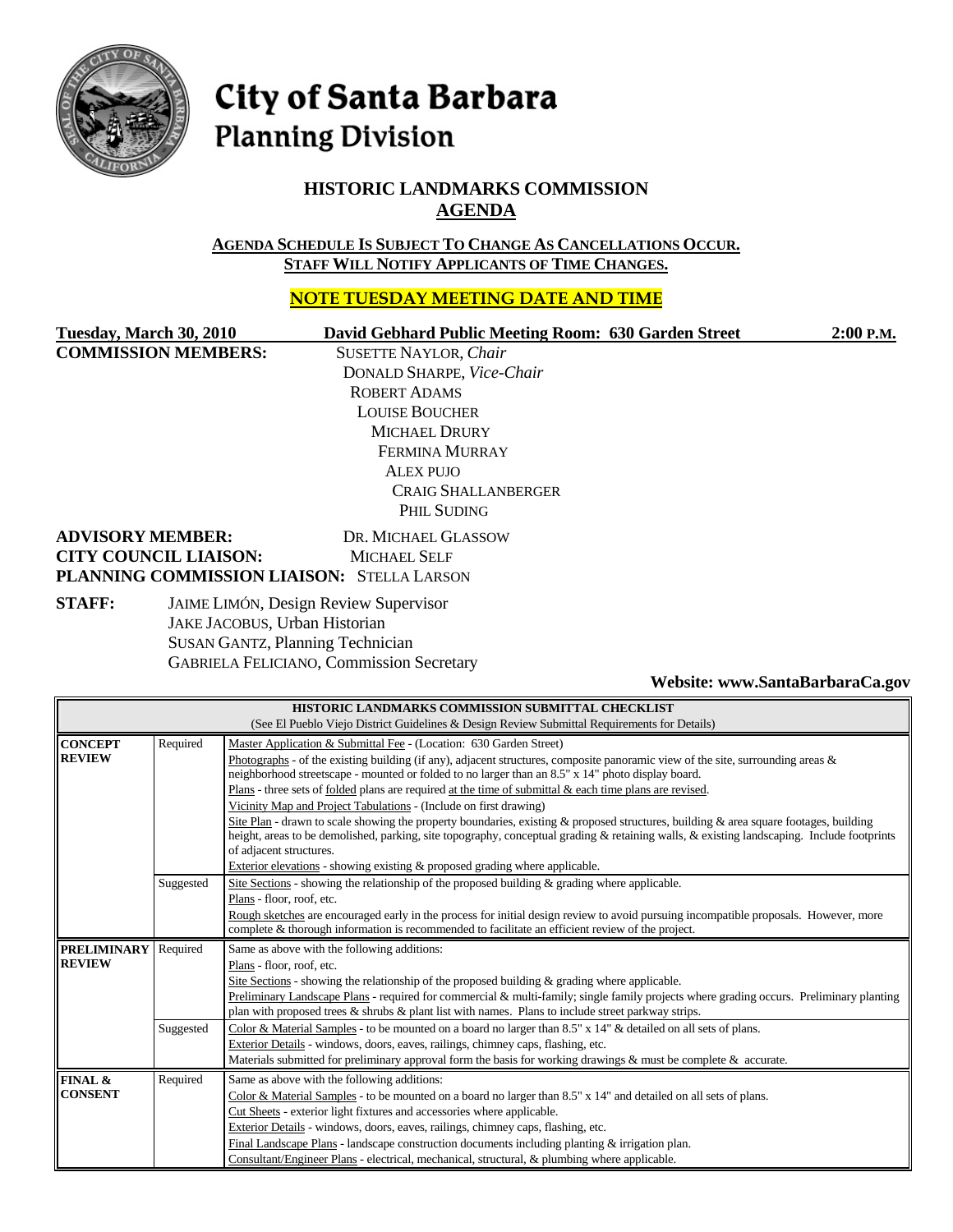#### **PLEASE BE ADVISED**

The approximate time the project will be reviewed is listed to the left of each item. It is suggested that applicants **arrive 15 minutes early**. The agenda schedule is subject to change as cancellations occur. Staff will notify applicants of time changes.

The applicant's presence is required. If an applicant is not present, the item will be postponed indefinitely. If an applicant cancels or postpones an item without providing advance notice, the item will be postponed indefinitely and will not be placed on the following Historic Landmarks Commission (HLC) agenda. In order to reschedule the item for review, a rescheduling fee will be paid and the applicant must fill out and file a Supplemental Application Form at 630 Garden Street (Community Development Department) in addition to submitting appropriate plans.

All approvals made by the HLC are based on compliance with Municipal Code Chapter 22.22 and with adopted HLC guidelines. Some agenda items have received a mailed notice and are subject to a public hearing.

The Commission may grant an approval for any project scheduled on the agenda if sufficient information has been provided and no other discretionary review is required. Substitution of plans is not allowed, if revised plans differing from the submittal sets are brought to the meeting, motions for preliminary or final approval will be contingent upon staff review for code compliance.

The Commission may refer items to the Consent Calendar for Preliminary and Final Historic Landmarks Commission approval.

Concept review comments are valid for one year. A Preliminary approval is valid for one year from the date of the approval unless a time extension has been granted. A Final approval is valid for two years from the date of final action unless a time extension has been granted or a Building Permit has been issued.

Decisions of the HLC may be appealed to the City Council. For further information on appeals, contact the Planning Division Staff or the City Clerk's office. Appeals must be in writing and must be filed with the City Clerk at City Hall, 735 Anacapa St. within ten (10) calendar days of the meeting at which the Commission took action or rendered its decision.

**AMERICANS WITH DISABILITIES ACT:** In compliance with the Americans with Disabilities Act, if you need special assistance to gain access to, comment at, or participate in this meeting, please contact the Planning Division at 805-564- 5470. If possible, notification at least 48 hours prior to the meeting will enable the City to make reasonable arrangements in most cases.

**AGENDAS, MINUTES and REPORTS:** Copies of all documents relating to agenda items are available for review at 630 Garden St. and agendas and minutes are posted online at www.SantaBarbaraCa.gov/hlc. Materials related to an item on this agenda submitted to the HLC after distribution of the agenda packet are available for public inspection in the Community Development Department located at 630 Garden St., during normal business hours. If you have any questions or wish to review the plans, please contact Susan Gantz, at (805) 564-5470 between the hours of 8:30 a.m. to 4:00 p.m., Monday through Thursday, and every other Friday. Or by email at sgantz@SantaBarbaraCA.gov. Please check our website under City Calendar to verify closure dates.

#### **LICENSING ADVISORY:**

The Business and Professions Code of the State of California and the Municipal Code of the city of Santa Barbara restrict preparation of plans for certain project types to licensed professionals. Applicants are encouraged to consult with Building and Safety Staff or Planning Staff to verify requirements for their specific projects.

Unlicensed persons are limited to the preparation of plans for:

- $\triangleright$  Single or multiple family dwellings not to exceed four (4) units per lot, of wood frame construction, and not more than two stories and basement in height;
- ¾ Non-structural changes to storefronts; and,
- $\blacktriangleright$  Landscaping for single-family dwellings, or projects consisting solely of landscaping of not more than 5,000 square feet.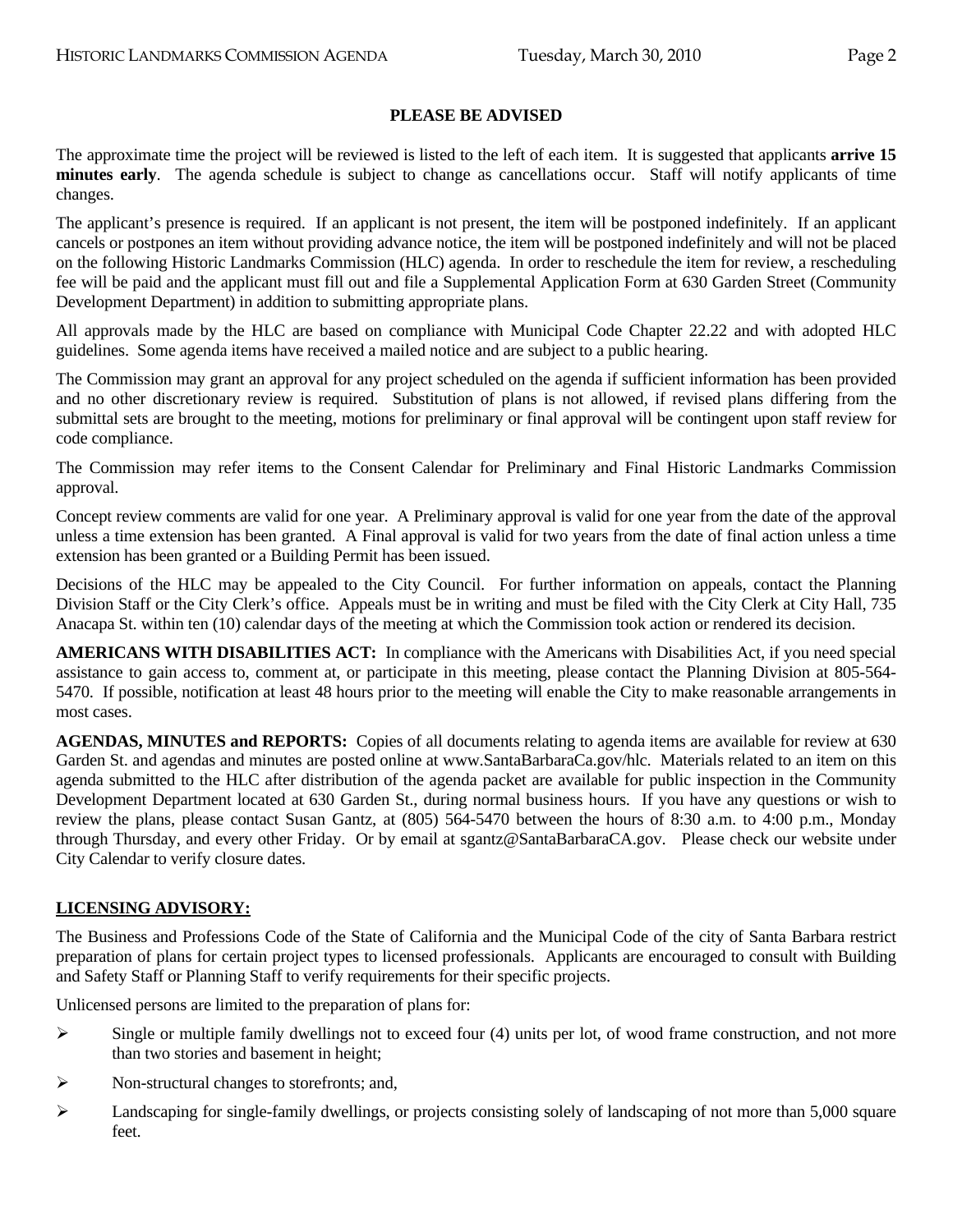## **NOTICE:**

- A. That on Friday, March 26, 2010, at 4:00 P.M., this Agenda was duly posted on the indoor and outdoor bulletin boards at the Community Development Department, 630 Garden Street, and online at www.SantaBarbaraCa.gov/hlc.
- B. This regular meeting of the Historic Landmarks Commission cannot be broadcast live on TV Channel 18 due to a conflict in meeting schedules. It will be rebroadcast in its entirety on Wednesday at 1:30 P.M. and Friday at 1:00 P.M. of the same week. An archived video copy of this meeting will be viewable on computers with high speed internet access by going to www.santabarbaraca.gov/hlc and then clicking Online Meetings.

#### **GENERAL BUSINESS:**

A. Public Comment:

Any member of the public may address the Historic Landmarks Commission for up to two minutes on any subject within their jurisdiction that is not scheduled for a public discussion before the Board on that day. The total time for this item is ten minutes. (Public comment for items scheduled on today's agenda will be taken at the time the item is heard.)

- B. Approval of the minutes of the Historic Landmarks Commission meeting of March 17, 2010.
- C. Consent Calendar.
- D. Announcements, requests by applicants for continuances and withdrawals, future agenda items, and appeals.
- E. Subcommittee Reports.

## **ARCHAEOLOGY REPORT**

- 1. 512 BATH ST
- **(2:10)** Assessor's Parcel Number: 037-161-035 Application Number: MST2009-00469 Owner: Housing Authority of the City of Santa Barbara Architect: Peikert Group Architects

(Proposed demolition of an existing two-story apartment building and the construction of a two and three-story multi-building apartment complex on a 1.10 acre lot. The proposal includes 53 affordable studio units, varying between 300 and 399 square feet, a 901 square foot two-bedroom manager's unit, 2 laundry rooms, a 623 square foot recreation room and a 1,415 square foot community center. The proposal includes 30 vehicle parking spaces, including 12 covered and 18 uncovered, and 32 covered bicycle parking spaces. The project will result in 18,751 square feet of residential area; 2,165 square feet of community facilities; 3,760 square feet of garages; and the removal of eight existing trees. The project requires Staff Hearing Officer review for requested zoning modifications for bonus density, parking, distance between buildings, and an interior setback encroachment.)

**(Review of Phase I Archaeological Resources Report prepared by David Stone, Stone Archaeological Consulting.)**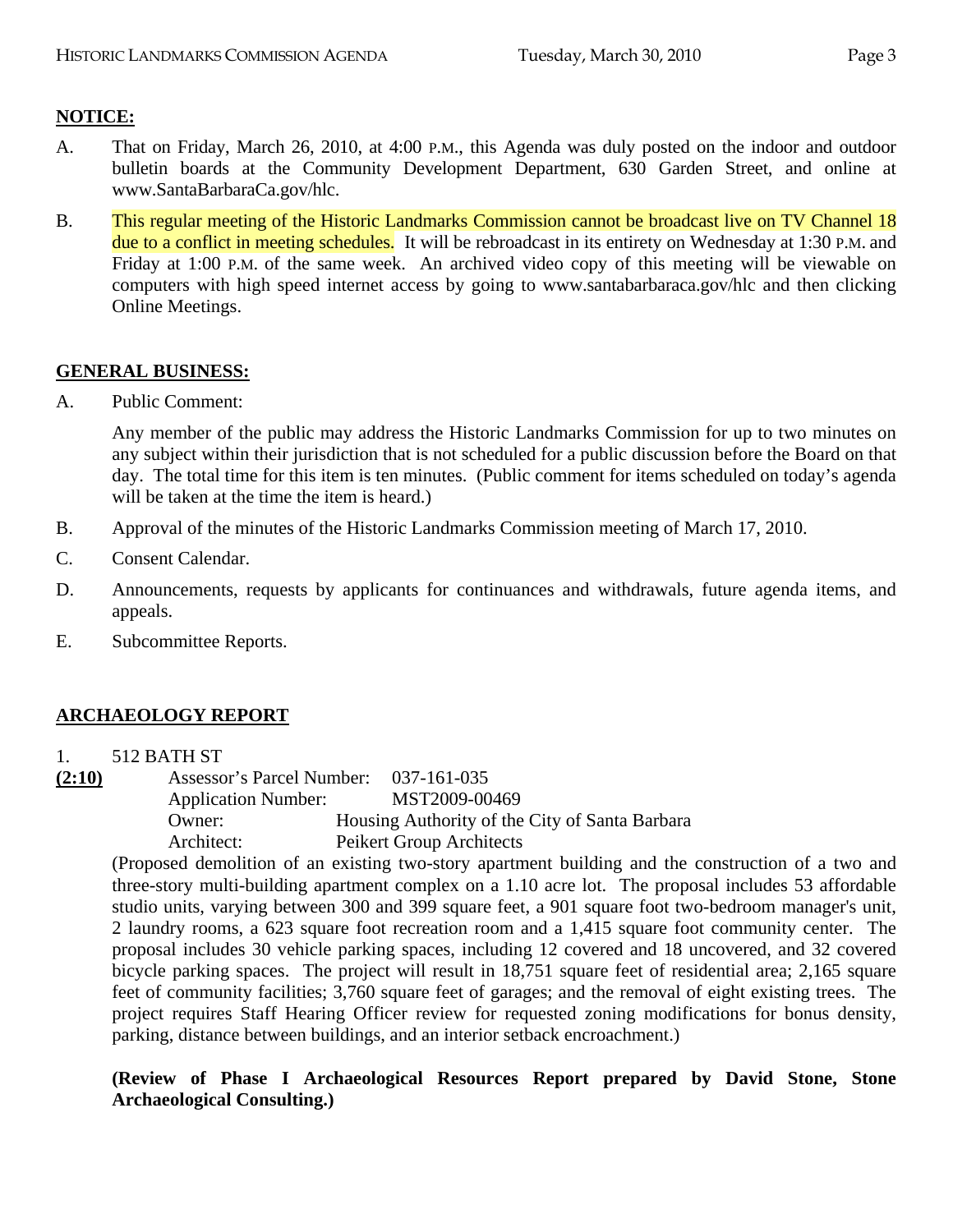## **HISTORIC STRUCTURES REPORT**

|        | 3626 SAN REMO DR                                                                                          |                     |  |  | $E-3/SD-2$ Zone |  |
|--------|-----------------------------------------------------------------------------------------------------------|---------------------|--|--|-----------------|--|
| (2:15) | Assessor's Parcel Number: 053-231-011                                                                     |                     |  |  |                 |  |
|        | <b>Application Number:</b>                                                                                | MST2009-00325       |  |  |                 |  |
|        | Owner:                                                                                                    | <b>Madsen Trust</b> |  |  |                 |  |
|        | Agent:                                                                                                    | Alexandra Cole      |  |  |                 |  |
|        | (Proposal to subdivide one legal lot (known as parcels $053-231-011$ & $-010$ ) into four legal lots. The |                     |  |  |                 |  |
|        | proposal includes the demolition of an existing 3,137 square foot residence, a detached garage with       |                     |  |  |                 |  |

proposal includes the demolition of an existing 3,137 square foot residence, a detached garage with studio apartment, a shed, a lath house and driveway. The four proposed parcels have development envelopes which provide a creek setback and implementation of a creek restoration plan. Development of The lots is not a part of this application.)

**Review of Historic Structures/Sites Report prepared by Alexandra C. Cole, Preservation Planning Associates. The report finds the structure to be eligible for Structure of Merit status.)** 

## **CONCEPT REVIEW - CONTINUED**

| 3.     | 1221 - 1235 STATE ST                  |                         | $C-2$ Zone |
|--------|---------------------------------------|-------------------------|------------|
| (2:30) | Assessor's Parcel Number: 039-182-002 |                         |            |
|        | <b>Application Number:</b>            | MST2009-00526           |            |
|        | Owner:                                | 1221 Victoria Court, LP |            |
|        | Agent:                                | Lori Smyth              |            |
|        | Contractor:                           | Ron Esposito            |            |

(The structure with the address of 1227 - 1233 State Street is a designated Structure of Merit: "Upper Hawley Building." Proposal to paint all structures in Victoria Court and make a minor plaster change to an entry arch. Also proposed is to legalize the as-built installation of entryway tile. Approval of this project will abate enforcement case ENF2008-01313.)

## **(Third Concept Review. Project requires Historic Resource findings. Action may be taken if sufficient information is provided.)**

#### **CONCEPT REVIEW - CONTINUED**

4. 222 E CARRILLO ST C-2 Zone

**(3:00)** Assessor's Parcel Number: 029-292-028 Application Number: MST2010-00044 Owner: Charles Jarvis Trust Applicant: The Towbes Group Architect: Edwards & Pitman Architect

(Proposal to replace 492 square feet of existing rooftop air handling equipment with new on an existing two-story commercial building.)

#### **(Third Concept Review. Action may be taken if sufficient information is provided.)**